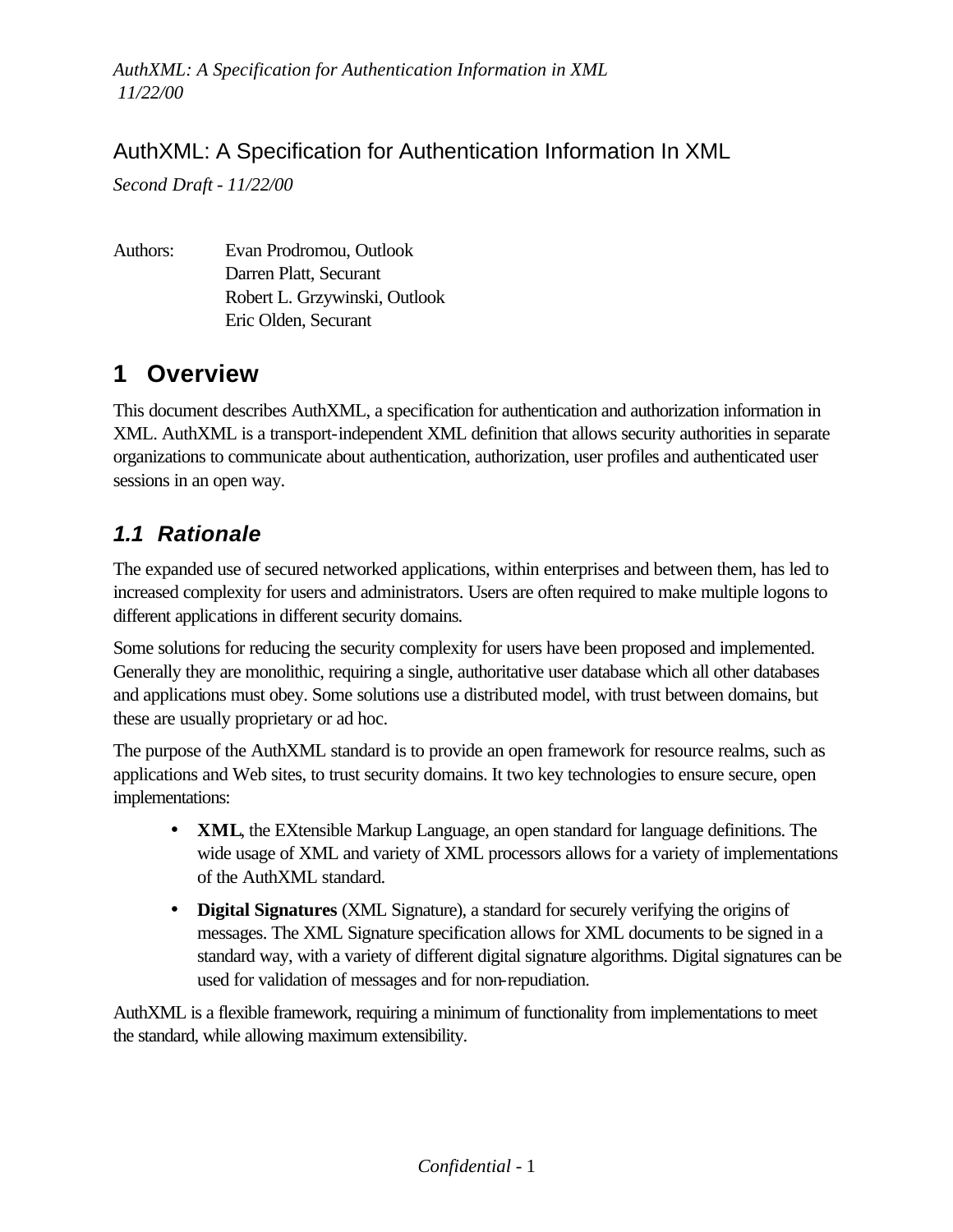## *1.2 Terms Used in This Document*

The following terms are used in this document to describe concepts in the domain of authentication and security. They are defined here for clarity.

- **Principal:** A person or process identified with a security account. Principals are granted access and privileges to resources. When the principal is a human being, this document refers to the principal as "user."
- **Session:** A period for which a principal has been authenticated. It generally extends from when the principal provides authentication credentials, such as a password or digital certificate, to when the principal chooses to end the session (logout). The session may also end when an authority decides (timeout).
- **Domain:** A collection of principal accounts managed together, not necessarily related to a DNS domain name. Examples would be an organization, a government agency, a public Web site or an application within an enterprise.
- **Role:** A collection of principal accounts managed within a domain. Accounts can be grouped by criteria external to the application space (e.g., by organizational role as "engineers," by location as "US residents," etc.), or internal to the space (e.g., by role played in an application, such as "administrator"). There is some difference between a "role" and a "group," but they can be used interchangeably in this document.
- **Resource:** Something that is protected using an automated security mechanism, such as a file, a program, a data object, an object method, or an action.
- **Realm:** A collection of resources that are protected by a single security mechanism. Examples: a Web site, a portion of a Web site, a company's network.
- **Authority**: An entity (such as a program) that determines access to one or more realms, or that provides information on one or more domains.
- **Trust:** A realm trusts a domain when it allows the authority for that domain to authenticate principals for access to the realm.

## *1.3 Goals*

- AuthXML should define a message format for passing authentication, authorization, and user profile information between security domains and between domains and resource realms.
- AuthXML is written in XML.
- AuthXML should not be dependent on any particular security or user database format.
- AuthXML should be easily extensible.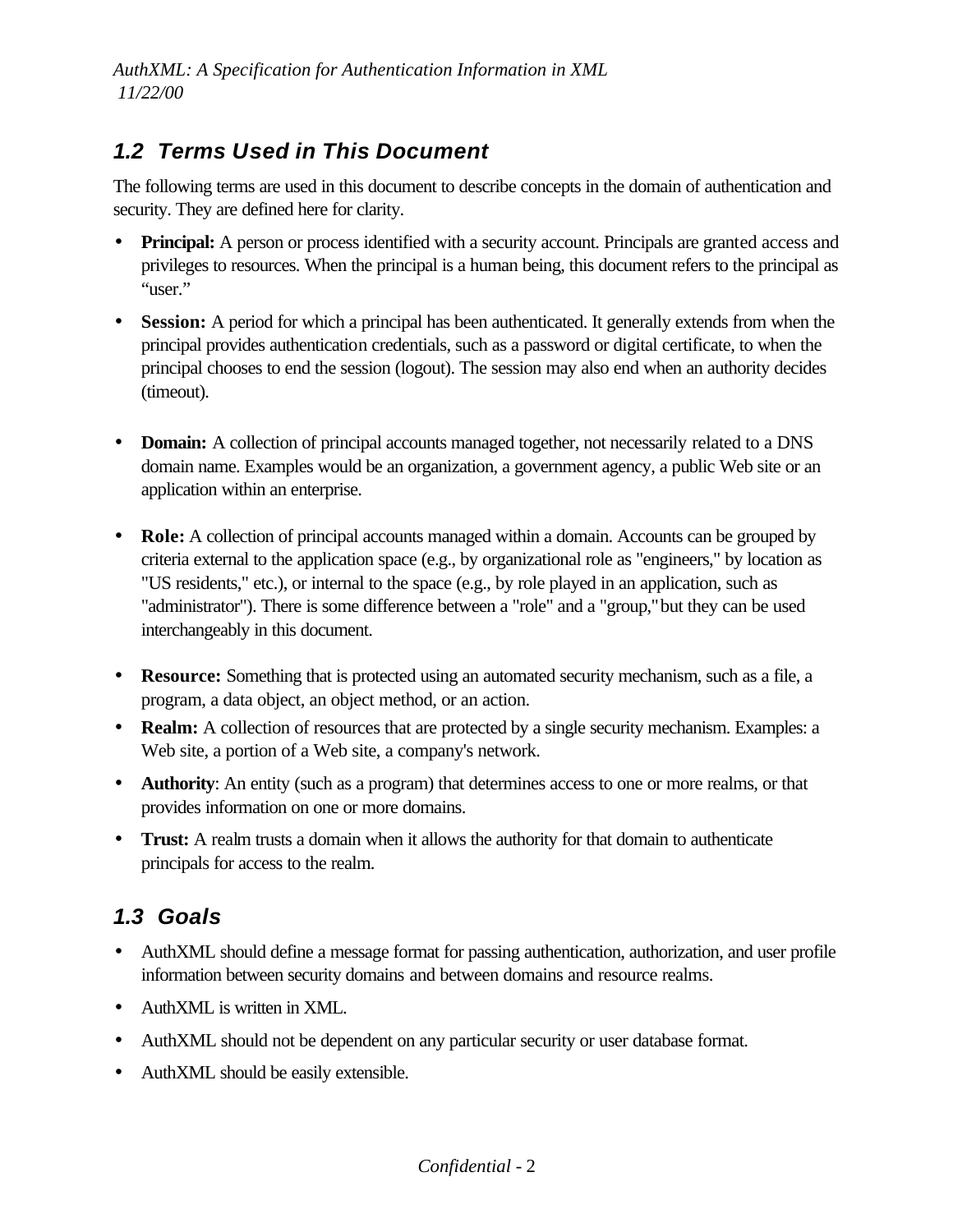# *1.4 Non-Goals*

- No provision is made for negotiation between authorities about trust between domains and realms or the inclusion of optional data. Trust negotiations must be made out-of-band from the AuthXML conversation.
- No specification is made for the transport mechanism for AuthXML messages.
- No specification is made for protecting AuthXML messages from interception by third parties. This is left up to the transport mechanism of choice between authorities.
- No specification is made for providing permission definitions (policies) or authorization information (policy) through AuthXML. It is assumed that realm authorities have authorization policies and tools to specify permissions.

# **2 AuthXML Message Exchange Model**

This section provides a high-level description of the model used for AuthXML messages.

## **2.1.1 Message Types**

AuthXML is based on a message-passing model. Authorities in a security agreement send *request* messages to query partners for information on a given resource, principal, or session. The partner returns *response* messages containing the requested information. In addition, the partners can send *notification* messages that do not require a response.

The message types defined by AuthXML are:

- **Access-Request**: sent from a security domain to a resource realm requesting access for a principal to a resource.
- **Access-Response:** sent in response to an Access-Request from a resource realm, granting or denying access to a resource.
- **Session-Request:** sent from a realm to a domain requesting information about a session.
- **Session-Response:** sent from a domain to a realm in response to a Session-Request, providing information about a session.
- **Principal-Request:** sent from a realm to a domain requesting information about a principal, including the principal's profile.
- **Principal-Response:** sent from a domain to a realm in response to a Session-Request, providing information about a session.
- **Session-Notification:** a notification message, sent by either domain or realm, to update a partner about changes in state in the principal's session.

More detailed definition of these message types are provided in section 3.2 of this document.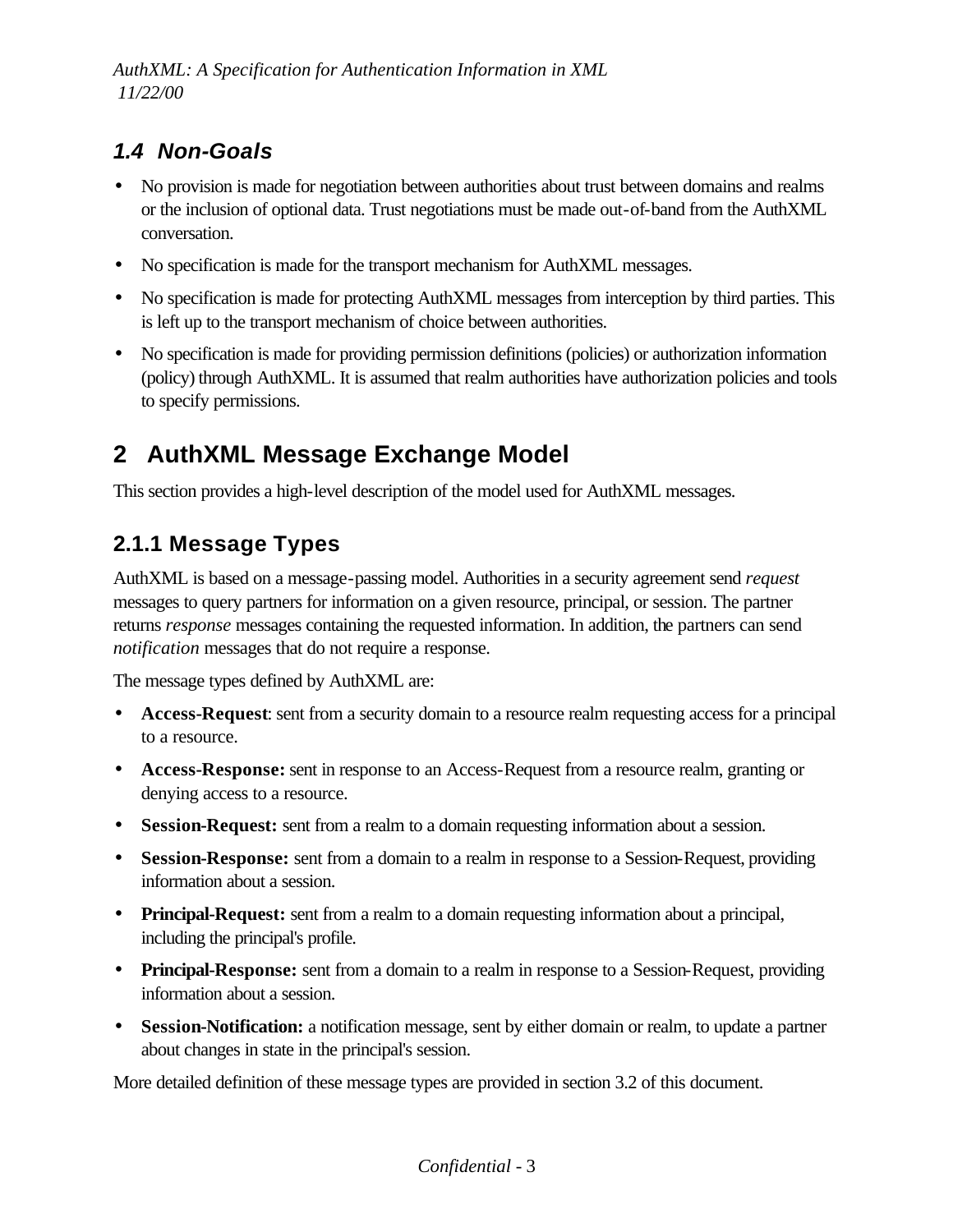# **2.1.2 Entity Types**

Each message contains information due to the type of the message. In addition, messages contain *entities* that define the objects that the message refers to. For example, a Session-Request message contains a session entity for which the realm requires further information.

Entities used in AuthXML messages include the following:

- **Principal**
- **Session**
- **Profile**
- **Extension**

Each of these entities represents the corresponding security concept defined in section 1.2 of this document. Extensibility of the AuthXML protocol is provided for by the Extension entity, which can contain arbitrary data.

Each entity type can contain a minimum amount of data -- simply enough to reference the entity -- or a full description of the entity. In general, request messages contain reference-level entities, while response messages contain full descriptions of the entity.

More detailed specifications of these entities is made in section 3.1.

## **2.1.3 Digital Signature**

Every message in the AuthXML protocol must be signed with a digital signature per the XML Signature specification. The signature algorithm and signature certificates are defined by security partners out of band from the AuthXML conversation. No exchange of digital keys is defined in AuthXML.

# **3 Data Types**

This section describes the XML data types that define the AuthXML standard. An XML Schema definition for AuthXML is provided in Appendix A.

# *3.1 Entity Types*

Entities are objects that are passed in XML format between authorities. They are the "nouns" of the AuthXML space.

## **3.1.1 Principal**

This entity defines a principal account. Each principal is identified uniquely by the combination of principal ID and domain.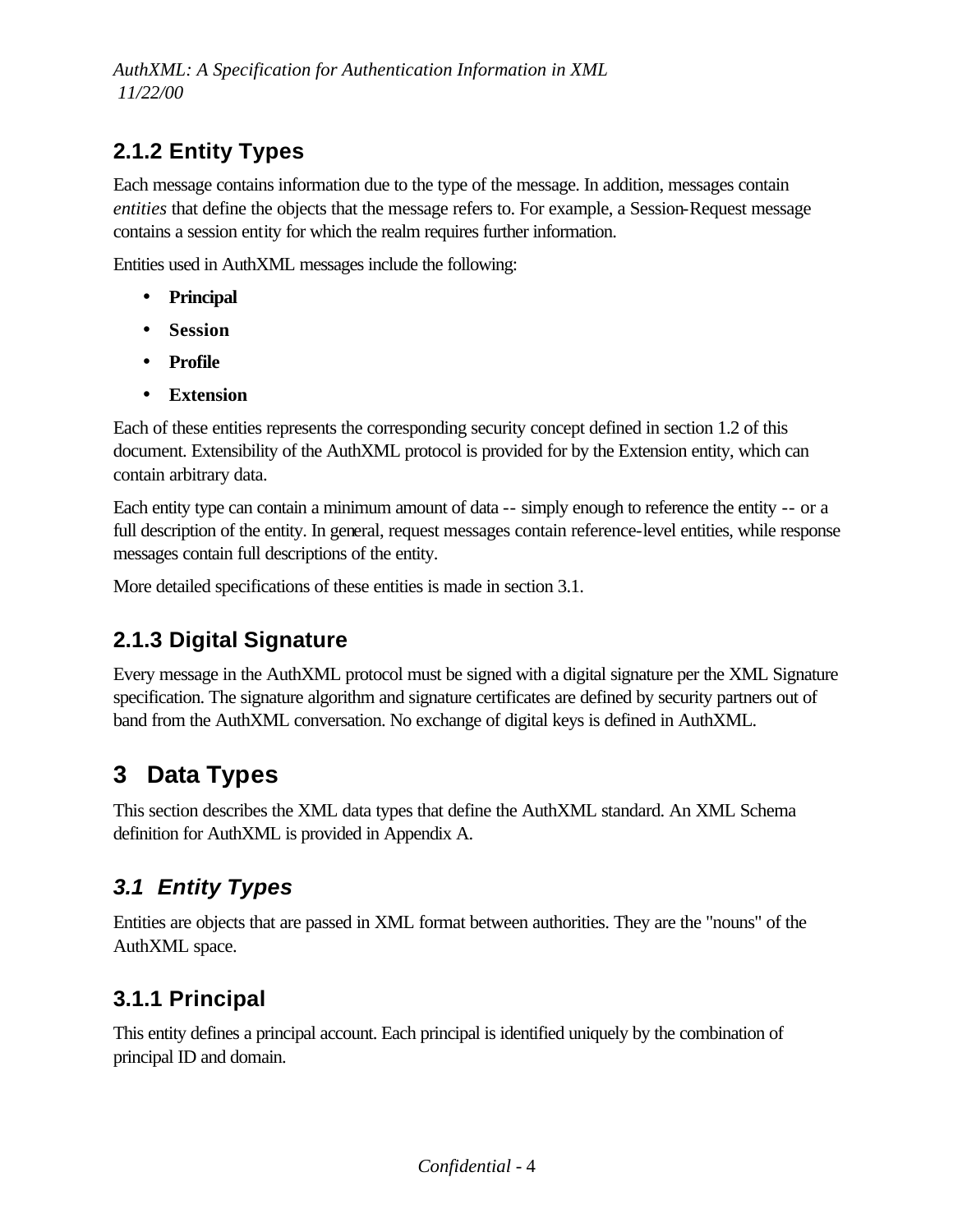#### *3.1.1.1 Fields*

| <b>Name</b> | Type          | $\boldsymbol{Re}$ <i>a</i> ? | <b>Description</b>                                            |
|-------------|---------------|------------------------------|---------------------------------------------------------------|
| Id          | <b>String</b> | Yes                          | A unique identifier for the principal.                        |
| Domain      | <b>String</b> | Yes                          | The security domain that contains the principal's<br>account. |
| Profile     | Profile       | N <sub>o</sub>               | Additional information about the principal.                   |
| Extension   | Extension     | No                           | Extension data about the principal.                           |

#### *3.1.1.2 Notes*

- The ID field can be a free-form string, encompassing user ID numbers ("110004"), alphanumeric user Ids ("aaronl"), as well as more complicated identifications such as an LDAP distinguished name.
- The domain field provides a namespace for users within a security domain.
- Realm authorities MUST be able to determine the security authority for a principal based on the domain.
- The ID field should be sufficient to define a single principal account. The security authority should be able to guarantee that a principal's ID is unique within the domain.
- The profile field is optional for optimization purposes.
- In general, persistent extension information about a principal should be encoded in an extension to the profile rather than as an extension to the principal. However, the field is provided for occasions when the "optimized," shorter version of a principal, without a profile, is used.

### *3.1.1.3 Example*

A user "aaronl" in security domain "acme.com" might be represented with the following principal entity:

```
<principal id="aaronl" domain="acme.com">
      <profile>
            <role>users</role>
            <role>engineers</role>
            <field name="last name">Lawrence</field>
            <field name="first name">Aaron</field>
       </profile>
</principal>
```
An American citizen with a given social security number might have the following definition:

<principal id="333-33-3333" domain="Social Security" />

A company with multiple local security domains may choose to present a single security interface to the external world. If user IDs are unique within local domains, but not within the entire company, a good format for managing principals might be to include the local domain name with the ID. For example, user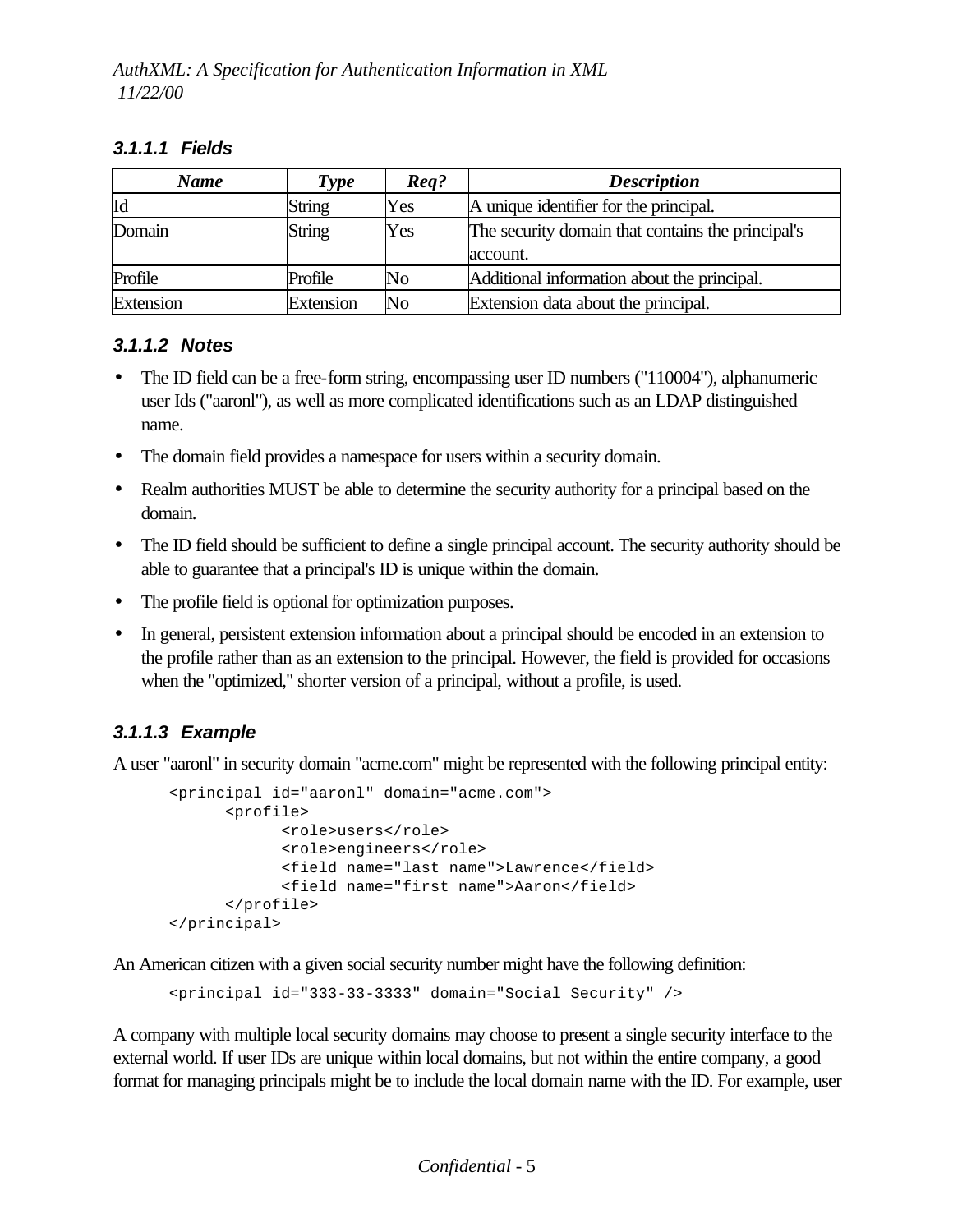"aaronl" at the Toronto office (with its own local security domain) would be identified as:

<principal id="aaronl/toronto" domain="acme.com" />

A user with an identical user name in the Sydney office would be identified as:

```
<principal id="aaronl/sydney" domain="acme.com" />
```
Note that the domain field is the same, so that realm authorities can determine the (single) domain authority to use for the principal.

### **3.1.2 Session**

A *session* entity represents an authentication session.

#### *3.1.2.1 Fields*

| <b>Name</b>      | <b>Type</b>       | $\boldsymbol{Req}$ ? | <b>Description</b>                                |
|------------------|-------------------|----------------------|---------------------------------------------------|
| Id               | <b>String</b>     | Yes                  | A unique identifier for the session.              |
| Principal        | Principal         | Yes                  | The principal that was authenticated.             |
| <b>Status</b>    | <b>String</b>     | No                   | The status of the session.                        |
| Authentication   | Authentication No |                      | Authentication type and time for the session.     |
| <b>TouchTime</b> | <b>DateTime</b>   | No                   | The last time a resource was known to be accessed |
|                  |                   |                      | by a principal.                                   |
| Extension        | Extension         | No                   | One or more extension objects that pertain to the |
|                  |                   |                      | session.                                          |

### *3.1.2.2 Notes*

- An authentication authority MUST provide a unique identifier for a session. The identifier MUST be unique for a principal in a domain, and the identifier SHOULD be unique for a domain.
- Session ID, principal ID, and domain name should be sufficient to define a session.
- The status field shows the current status of the session. It can hold one of three values:
	- "active" the session is active.
	- "logout" the principal has terminated or "logged out" of the session.
	- "timeout" the authenticating authority has cancelled the session.
- Extensions can be added to the Session entity to encode transient, per-session data. For example, data about an e-commerce transaction could be encoded in an extension. Extension data about the principal proper should be added to the profile (see below).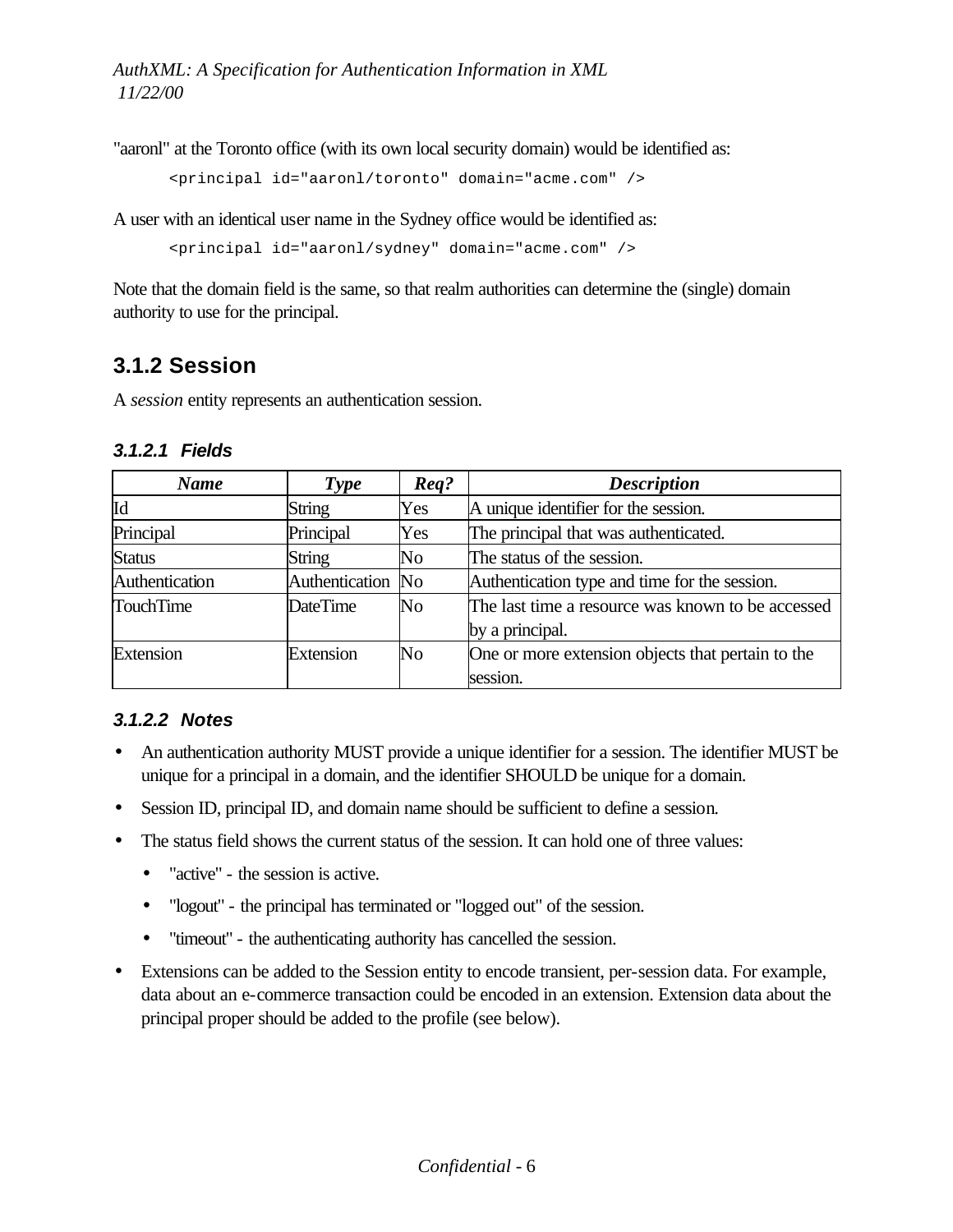### *3.1.2.3 Example*

The following XML fragment would represent an authentication session for user "aaronl" from domain "acme.com". Note that an extension determining a hypothetical transaction state is added, and that the extension uses the "acme" namespace.

```
<session id="2001-11-14-0976540">
      <principal id="aaronl" domain="acme.com" />
      <authentication>
           <type>password</type>
            <time>2001-11-14T10:47:03.000-800</time>
      </authentication>
      <touch-time>2001-11-14T12:33:00.000-800</touch-time>
      <extension type="acme.com transaction state"
            xmlns:acme="http://www.acme.com/tran">
            <acme:transaction-state acme:state="paid">
                  <acme:product>Widget</acme:product>
                  <acme:quantity>2</acme:quantity>
             </acme:transaction-state>
      </extension>
</session>
```
## **3.1.3 Authentication**

This object represents an authentication event for a session. Sessions may have one or more authentication events.

#### *3.1.3.1 Fields*

| Name | Type            | Req? | <b>Description</b>                         |
|------|-----------------|------|--------------------------------------------|
| Type | String          | Yes  | The type of credentials presented when the |
|      |                 |      | authentication was performed.              |
| Time | <b>DateTime</b> | Yes  | The time of the authentication event.      |

#### *3.1.3.2 Notes*

- AuthenticationType is an open field that can take any value. However, a more formal set of authentication types may be added to this specification at a future date. Suggested values include the following:
	- "password" the principal provided a password or passphrase to authenticate.
	- "certificate" the principal provided an encryption certificate to authenticate.

#### *3.1.3.3 Example*

The following authentication entity represents a password authentication event for a user.

<authentication>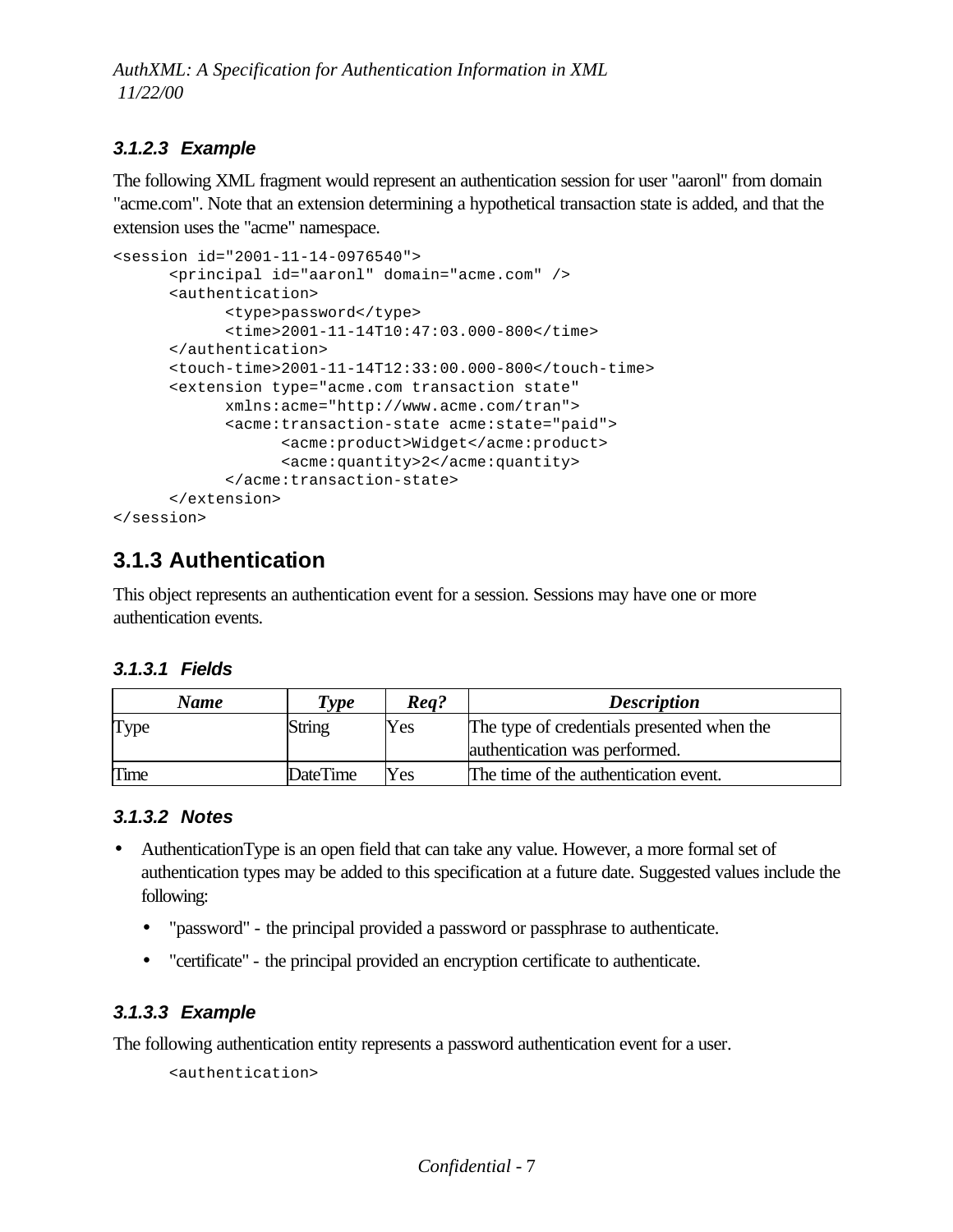```
<type>password</type>
      <time>2001-11-14T10:47:03.000-800</time>
</authentication>
```
### **3.1.4 Profile**

A profile provides detailed information about a principal account. This can include personal or organizational data about the user, as well as groups or roles that the user is a member of within the security domain.

#### *3.1.4.1 Fields*

| <b>Name</b> | Type          | Req? | <b>Description</b>                             |
|-------------|---------------|------|------------------------------------------------|
| Role        | <b>String</b> | No   | One or more groups within a domain that the    |
|             |               |      | principal belongs to. Alternately, one or more |
|             |               |      | roles that the user plays in a domain.         |
| Field       | <b>String</b> | No   | An open data field about the principal.        |
| Extension   | Extension     | No   | Extension data about the principal.            |

#### *3.1.4.2 Notes*

- It's possible to provide simple data about a principal using the "field" field. More complex data about a principal, or data that must conform to a given schema, should be provided in an extension instead. For example, DSML data about a user could be encoded as an extension.
- It's possible to provide both fields and extensions in a single profile entity.
- A realm authority may use groups or roles to determine the principal's access to resources within that realm.
- Extension elements should be used for persistent data about a principal that exists between sessions. Transient data, such as a transaction information, should be added as extensions to the session element.

#### *3.1.4.3 Example*

A user profile in X.509 format could be defined with this XML fragment:

```
<profile>
      <role>engineers</role>
      <field name="full name">Aaron Lawrence</field>
      <extension type="X.509 fields"
           xmlns="http://www.acme.com/x509">
        <name>Aaron Lawrence</name>
         <organization>Acme Corporation</organization>
       </extension>
</profile>
```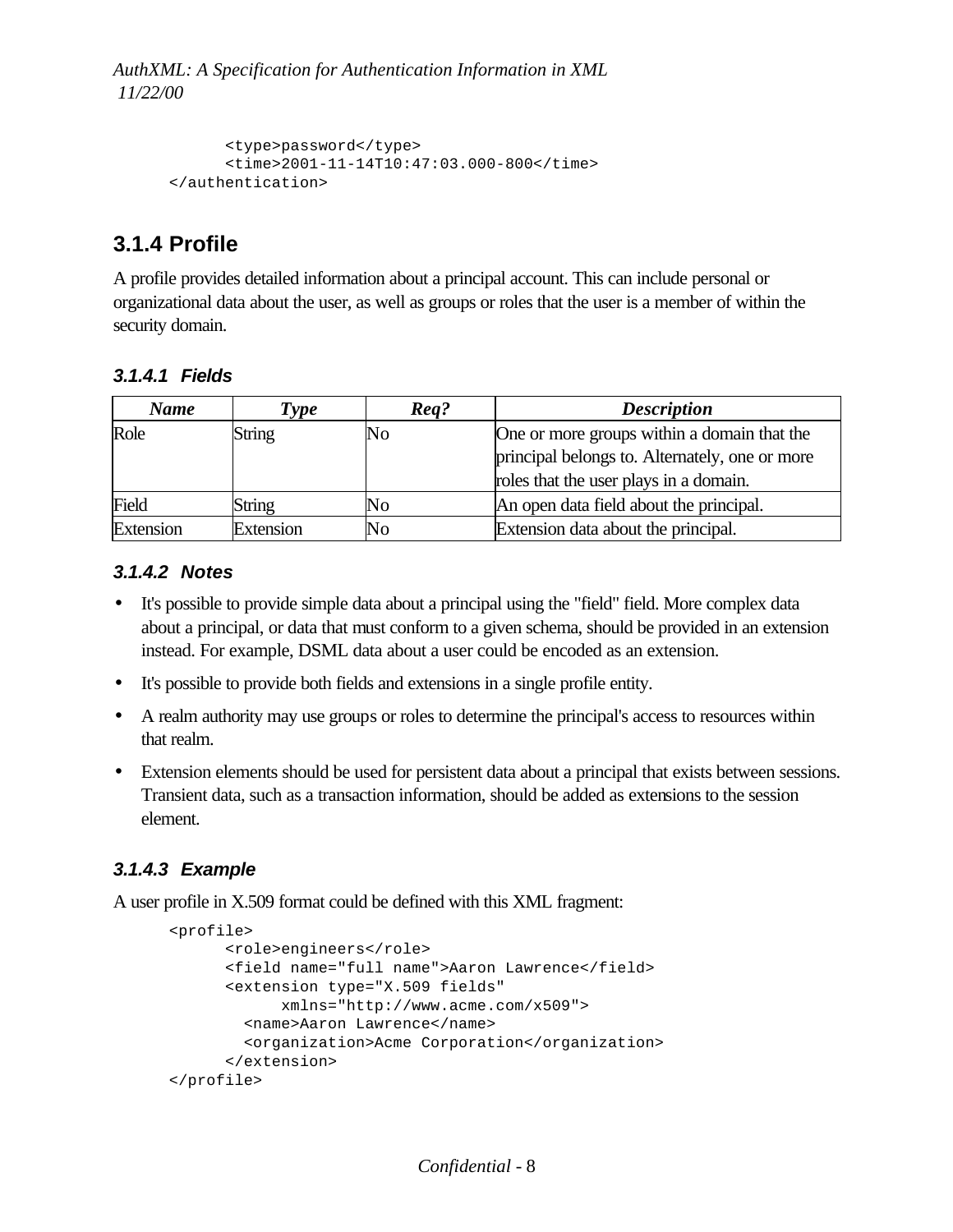## **3.1.5 Extension**

The extension type provides a standard way for partners in a security agreement to share additional data about users, sessions, profiles and messages beyond the data provided in this document.

#### *3.1.5.1 Fields*

| <b>Name</b>     | <i>vpe</i> | <i><b>Required?</b></i> | <i>Description</i>                           |
|-----------------|------------|-------------------------|----------------------------------------------|
| m<br><b>vpe</b> | липс       | Yes                     | A code indicating the type of the extension. |

#### *3.1.5.2 Notes*

- The partners in a security agreement define the meaning of the type of an extension. This attribute simply provides an easy way to determine whether an extension is meaningful to the authority that receives the message.
- It is recommended that extensions use a separate XML Namespace to define elements within the extension.

### *3.1.5.3 Example*

The following example shows an extension for describing a user session. It provides information on a user's current transaction state on an e-commerce Web site. Note that the extension type is not meaningful except for identifying the extension. Also note that an XML Namespace is provided.

```
<extension type="acme.com transaction state"
     xmlns:acme="http://www.acme.com/tran">
      <acme:transaction-state acme:state="paid">
           <acme:product>Widget</acme:product>
            <acme:quantity>2</acme:quantity>
       </acme:transaction-state>
</extension>
```
## *3.2 Message Types*

Messages are sent between authorities to request information about principals and session, to request access to resources, to modify principal information, and to provide notification of changes to sessions.

## **3.2.1 Common Fields**

Due to the sensitive nature of authentication data, AuthXML messages MUST provide digital signatures to verify authenticity of the message, according to the XML Signature specification.

Regardless of transport, signatures MUST be included in the same document as the message.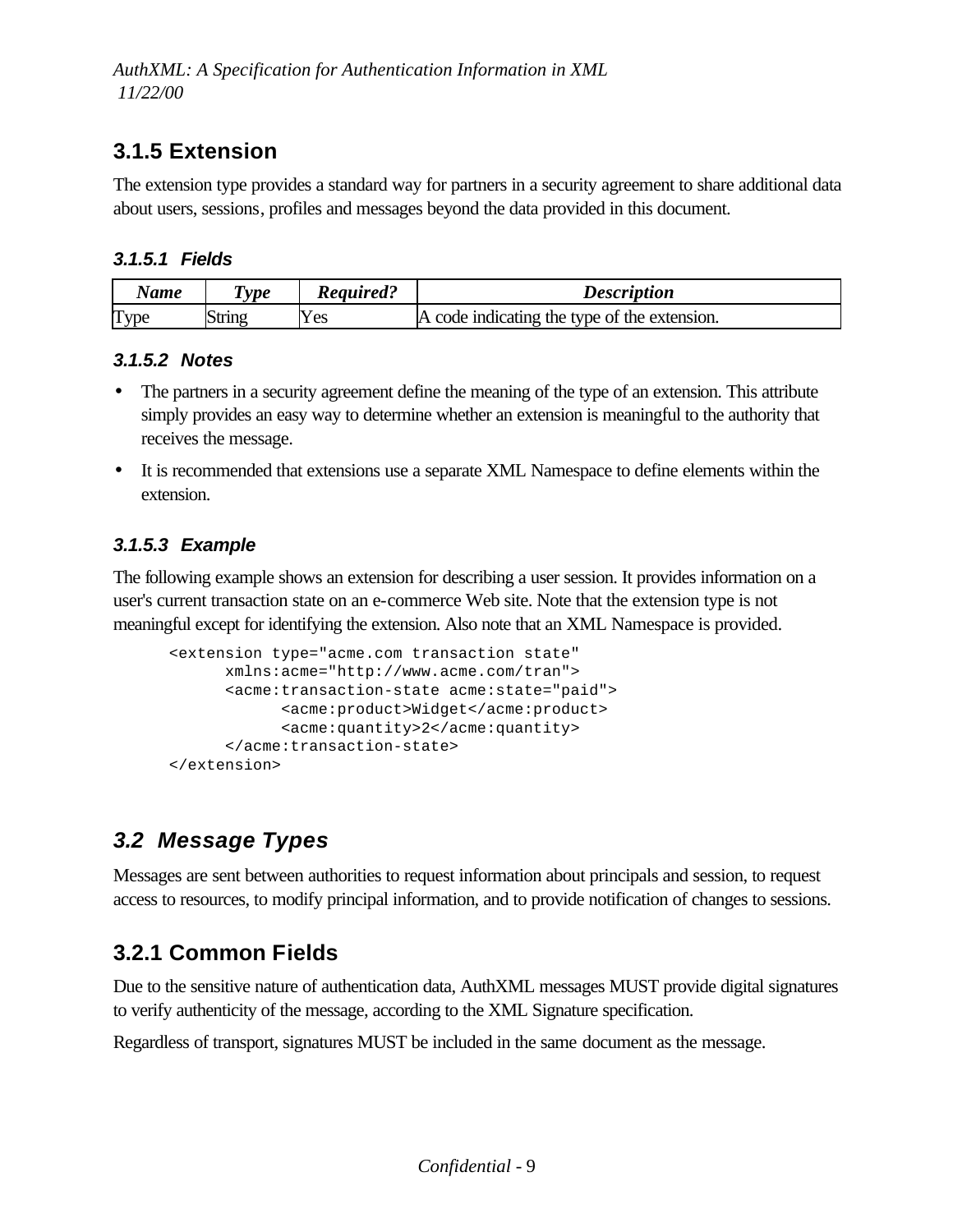## **3.2.2 Access-Request**

This message represents a request by a peer to allow an authenticated user to access a resource. It is used primarily in a "push" model for authentication sharing (see below). A resource-request is typically sent from a domain authority to a realm authority.

### *3.2.2.1 Fields*

| <b>Name</b> | <b>Type</b>   | Required?      | <b>Description</b>                                             |
|-------------|---------------|----------------|----------------------------------------------------------------|
| Session     | Session       | Yes            | The authenticated session for the principal who is requesting  |
|             |               |                | access.                                                        |
| Realm       | <b>String</b> | Yes            | The security realm for which access is requested.              |
| Resource    | <b>String</b> | No             | The resource for which access is requested.                    |
| Mapped-     | Principal     | N <sub>0</sub> | If the requesting peer maintains a database that maps local    |
| Principal   |               |                | principals to a more definitive security domain for the realm, |
|             |               |                | it may provide information for how the principals are          |
|             |               |                | mapped.                                                        |
| Extension   | Extension     | No             | Extended information about the session or principal.           |

#### *3.2.2.2 Notes*

- Mapping data between principal accounts in the authenticating domain and in the authoritative domain for a security realm can be stored either bye the authenticating domain authority or with the realm authority. If it's stored by the authenticating domain authority, that domain should pass a mapped-principal to the realm authority.
- The resource that is requested can be in any format, but must be meaningful for the realm authority. Examples of requested resources can be URLs, class + method pairs ("Account.withdraw"), named applications ("Calendar") or named actions ("Download Latest Files").

### *3.2.2.3 Example*

This example shows a request where the

```
<access-request>
     <session id="2001-11-14-00858451">
           <principal id="aaronl" domain="acme.com" />
     </session>
     <realm>widget.com</realm>
     <resource>http://www.widget.com/private/</resource>
     <mapped-principal>
            <principal id="Aaron_Lawrence" domain="widget.com" />
     </mapped-principal>
</access-request>
```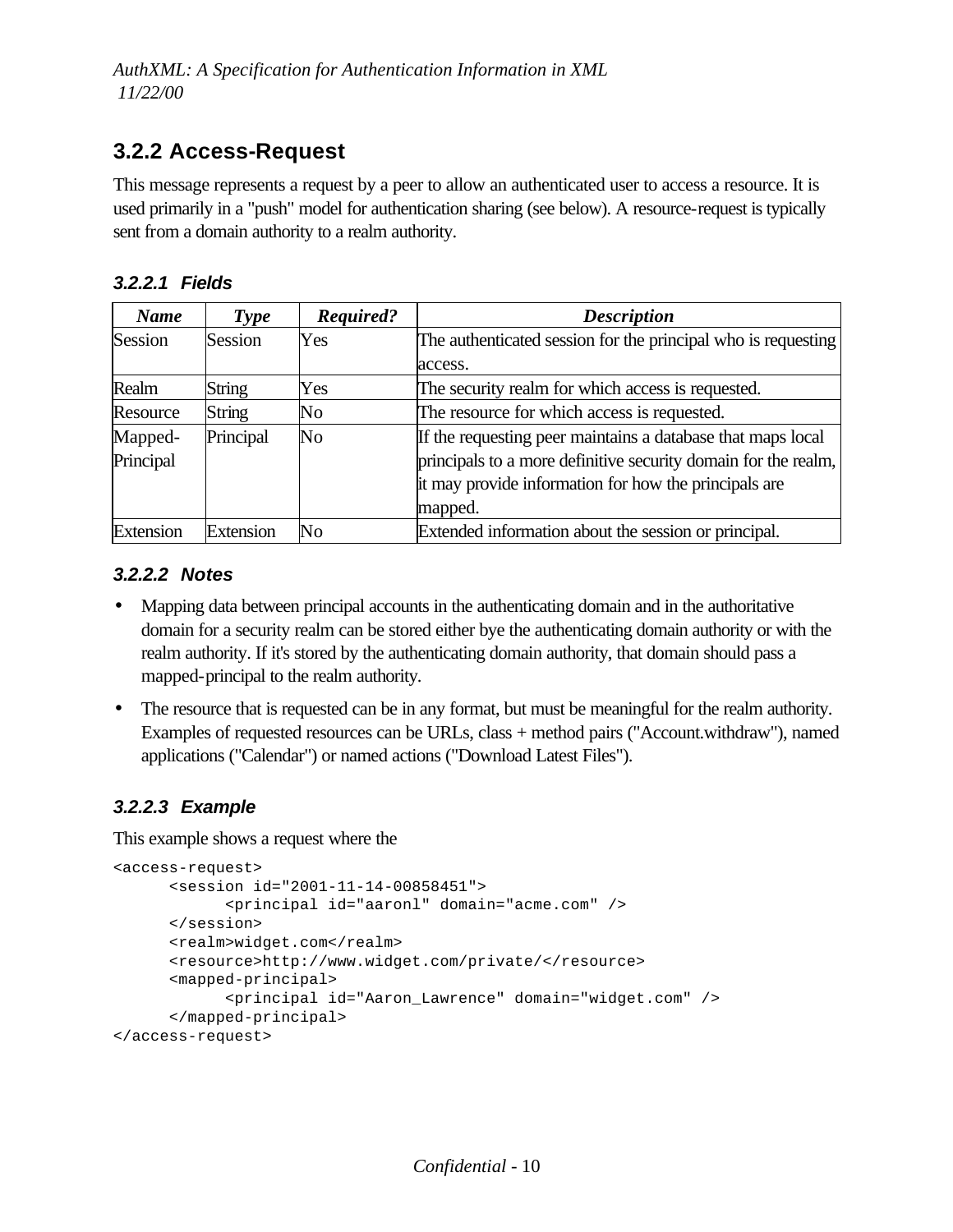## **3.2.3 Access-Response**

This message is sent by a realm authority to a domain authority in response to a access*-request* message. It provides information on the success or failure of the request.

#### *3.2.3.1 Fields*

| <b>Name</b>               | Type         | Required? | <b>Description</b>                                                                                                                     |
|---------------------------|--------------|-----------|----------------------------------------------------------------------------------------------------------------------------------------|
| SuccessCode String        |              | Yes       | The results of the request.                                                                                                            |
| <b>AccessToken</b> String |              | No        | If the result was successful, this field should hold a token<br>that the principal or a program can use for accessing the<br>resource. |
| Extension                 | Extension No |           | Extended information about the access.                                                                                                 |

#### *3.2.3.2 Notes*

- The success code field has no defined format. The meaning and content of the code is the responsibility of the domain and realm authorities. Sample success codes could be "0", "1", "true", "yes", "continue", "error", etc. However, the code should *not* contain any per-request data.
- The AccessToken contains data that can be used to continue the principal's access to the resource. For example, it could contain an URL for login, a serialized security ticket, or other data. The nature of the access token, and how the domain authority uses it, is implementation- and agreementdependent.
- The extension data can contain further information about the access. For example, for a restricted resource it may contain billing information.

### *3.2.3.3 Example*

An example message in response to a resource-request might be the following. It shows a sample success code, and a sample access token (in this case, the access token is an URL that the principal can be redirected to):

```
<access-response>
     <success>true</success>
      <access-token>
     http://www.widget.com/login?sid=35431
  </access-token>
</access-response>
```
## **3.2.4 Session-Request**

A session request is a request for further information about an authentication session. It is typically sent from a realm authority to a domain authority in a "pull" authentication model.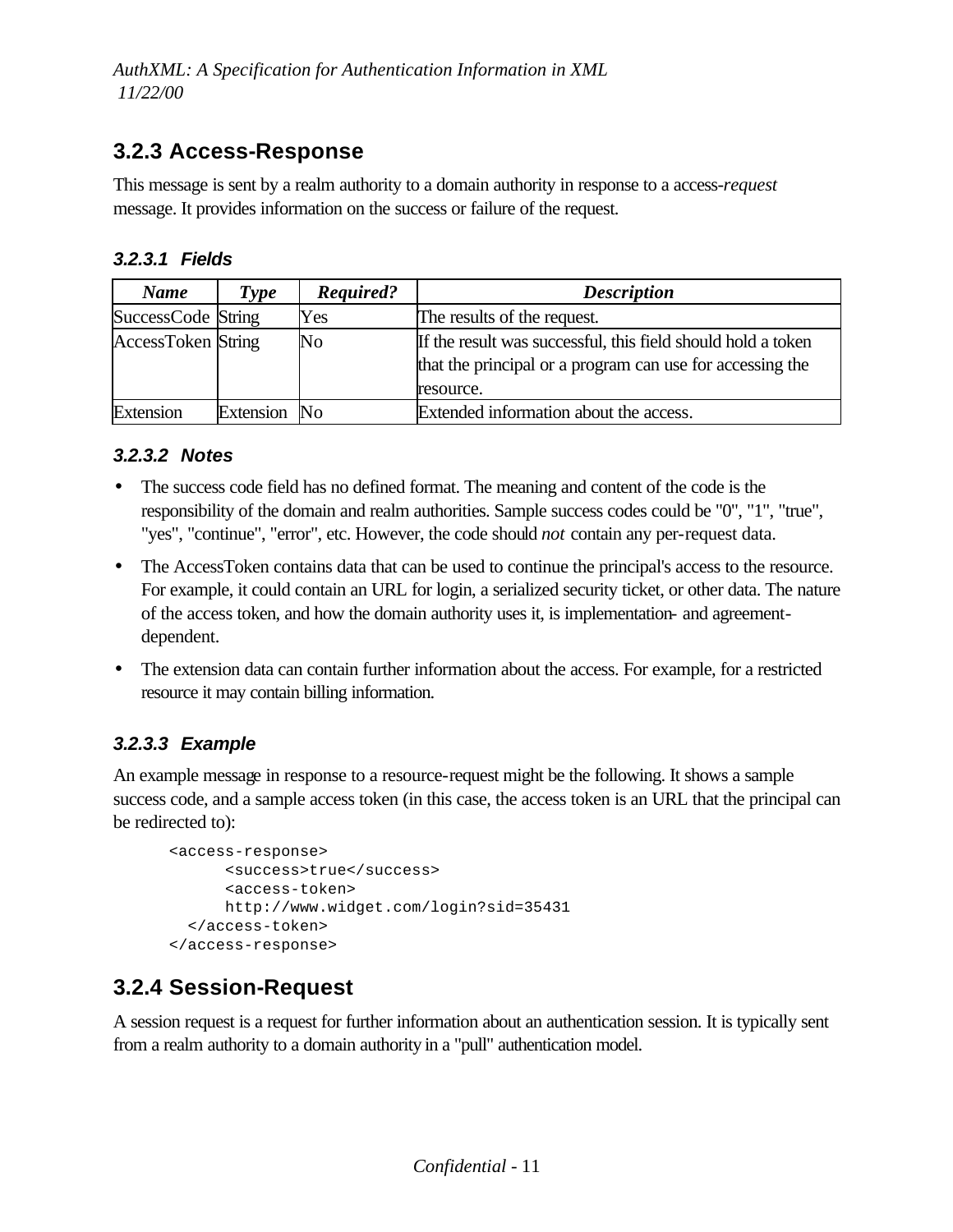#### *3.2.4.1 Fields*

| <b>Name</b> | Type      | Required? | <b>Description</b>                                 |
|-------------|-----------|-----------|----------------------------------------------------|
| Session     | Session   | Yes       | The authenticated session for which information is |
|             |           |           | requested.                                         |
| Extension   | Extension | lΝo       | Extended information about the request.            |

### *3.2.4.2 Notes*

• The passed-in session can be of any format, including full principal profile, etc. However, the most common use of this message will pass in only the fields necessary to uniquely identify a session (session ID, principal, and domain), and retrieve a more fully defined session (with authentication times, profile, extensions, etc.)

#### *3.2.4.3 Example*

The following example shows a typical session-request.

```
<session-request>
      <session id="2000-14-11-0965431">
           <principal id="aaronl" domain="acme.com" />
      </session>
</session-request>
```
## **3.2.5 Session-Response**

This message is sent in response to a session-request message. It is typically sent from a domain authority to a realm authority in a "pull" model for authentication.

| <b>Name</b> | <b>Type</b> | Required? | <b>Description</b>                                  |
|-------------|-------------|-----------|-----------------------------------------------------|
| Success-    | String      | Yes       | Indicator of the success or failure of the request. |
| Code        |             |           |                                                     |
| Session     | Session     | No        | The authenticated session for which information is  |
|             |             |           | requested.                                          |
| Extension   | Extension   | No        | Extension for the response.                         |

### *3.2.5.2 Notes*

- As with other requests, the success-code field is implementation- and agreement-dependent.
- Typically, the session data will be a more detailed version of the session that was passed in.

### *3.2.5.3 Example*

An example session-response is shown below.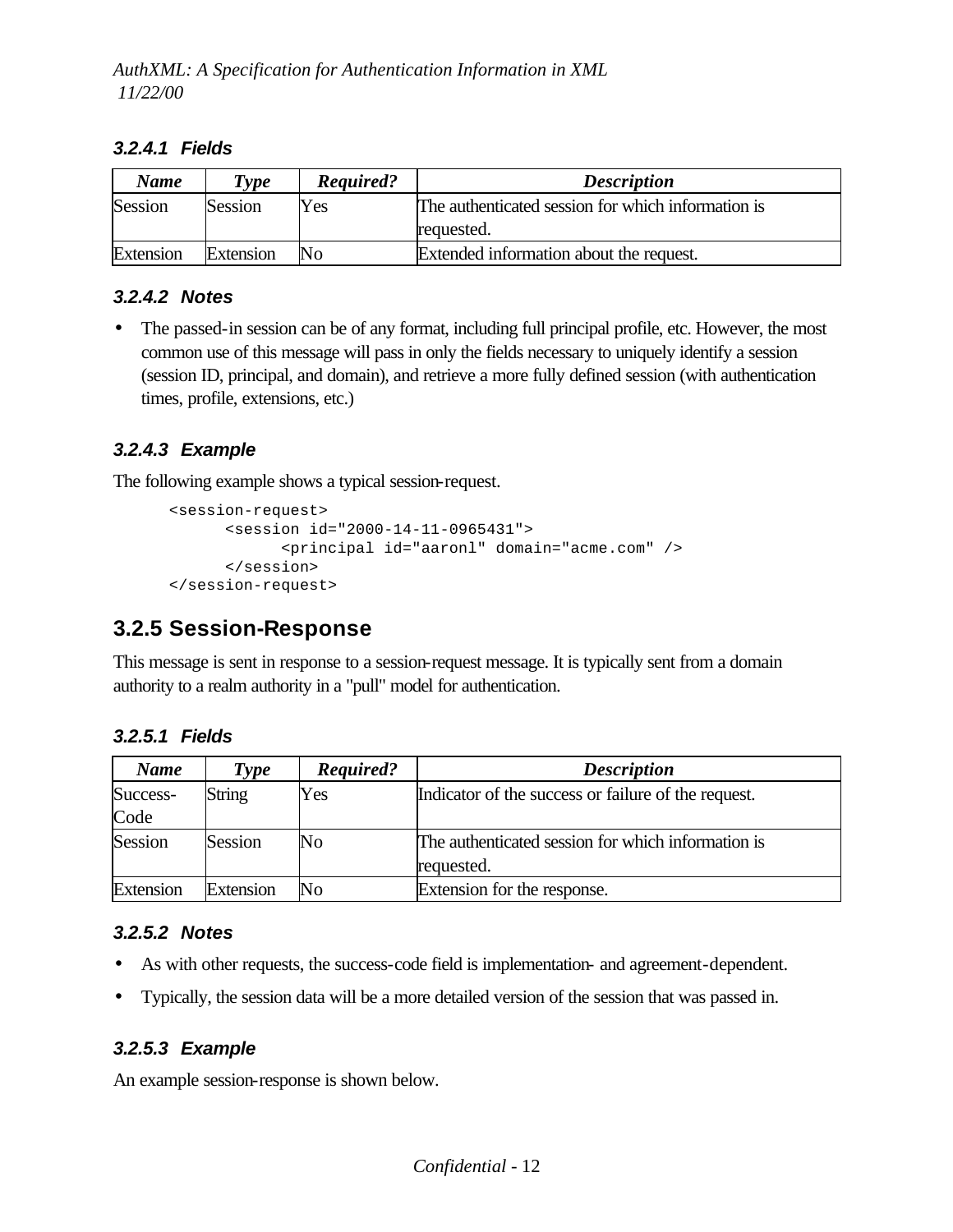```
<session-response>
     <success-code>true</success-code>
     <session id="2001-11-14-0976540">
            <principal id="aaronl" domain="acme.com" />
            <authentication>
                  <type>password</type>
                  <time>2001-11-14T10:47:03.000-800</time>
         </authentication>
            <touch-time>
                 2001-11-14T12:33:00.000-800
            </touch-time>
      </session>
</session-response>
```
## **3.2.6 Principal-Request**

A principal-request message is sent to request additional information about a principal.

### *3.2.6.1 Fields*

| <b>Name</b> | Type      | Required? | <b>Description</b>                                |
|-------------|-----------|-----------|---------------------------------------------------|
| Principal   | Principal | Yes       | The principal for which information is requested. |
| Extension   | Extension | No        | Extended information about the request.           |

### *3.2.6.2 Notes*

The principal field can be as detailed as desired. However, typically the principal will only contain necessary fields to identify the principal (id and domain), with the expectation that more detailed data will be returned in the response.

### *3.2.6.3 Example*

An example principal-request follows.

```
<principal-request>
      <principal id="aaronl" domain="acme.com" />
</principal-request>
```
## **3.2.7 Principal-Response**

A principal-response is sent by a domain authority in response to a principal-request. It gives further information about a principal.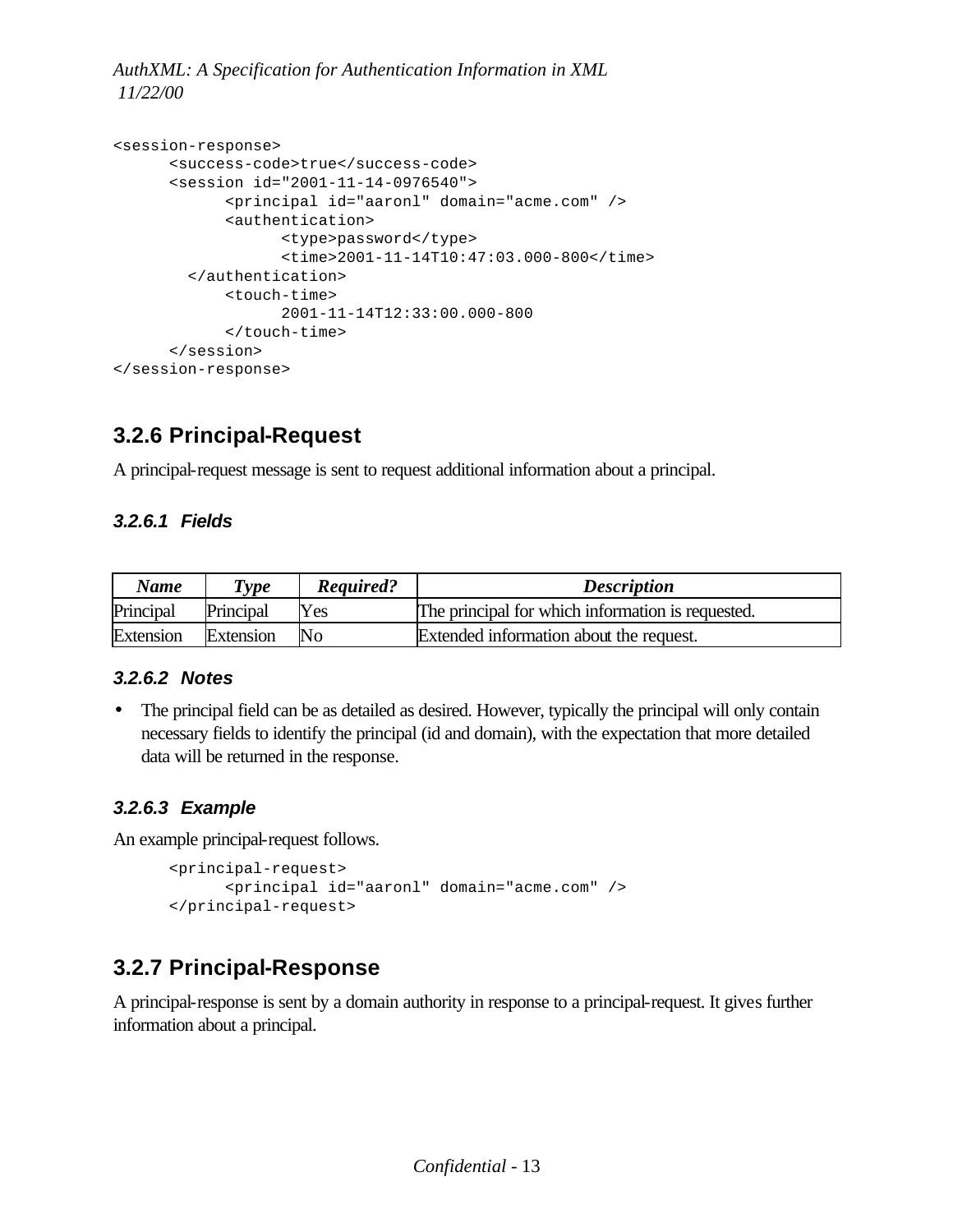#### *3.2.7.1 Fields*

| <b>Name</b> | Type          | Required? | <b>Description</b>                                 |
|-------------|---------------|-----------|----------------------------------------------------|
| Success-    | <b>String</b> | Yes       | A code indicating the success of the operation.    |
| Code        |               |           |                                                    |
| Principal   | Principal     | No        | The principal for which information was requested. |
| Extension   | Extension     | No        | Extended information about the response.           |

### *3.2.7.2 Notes*

• As with other responses, there is no set value for the success-code field.

### *3.2.7.3 Example*

```
<principal-response>
      <success-code>true</success-code>
      <principal id="aaronl" domain="acme.com">
            <profile>
                  <role>engineers</role>
                  <field name="full name">Aaron Lawrence</field>
                  <extension type="X.509 fields"
                        xmlns="http://www.acme.com/x509">
                   <name>Aaron Lawrence</name>
                   <organization>Acme Corporation</organization>
             </extension>
            </profile>
      </principal>
</principal-response>
```
## **3.2.8 Session-Notification**

There are some circumstances where domain authorities may need to keep realm authorities updated on the status of a session. They may send out session-notification messages to notify authorities of changes to the session. In addition, realm authorities may send session-notifications to a domain authority, to give information about resources touched.

#### *3.2.8.1 Fields*

| Name      | Type      | <b>Required?</b> | <b>Description</b>                              |
|-----------|-----------|------------------|-------------------------------------------------|
| Session   | Session   | Yes              | A code indicating the success of the operation. |
| Extension | Extension | No               | Extended information about the response.        |

#### *3.2.8.2 Notes*

• The session, its enclosed principal, and the profile may have as much or as little data as needed, per agreement by the authorities. However, in general the session will normally just have the minimum amount of data for identification, plus status fields (status, authentication-time, touch-time).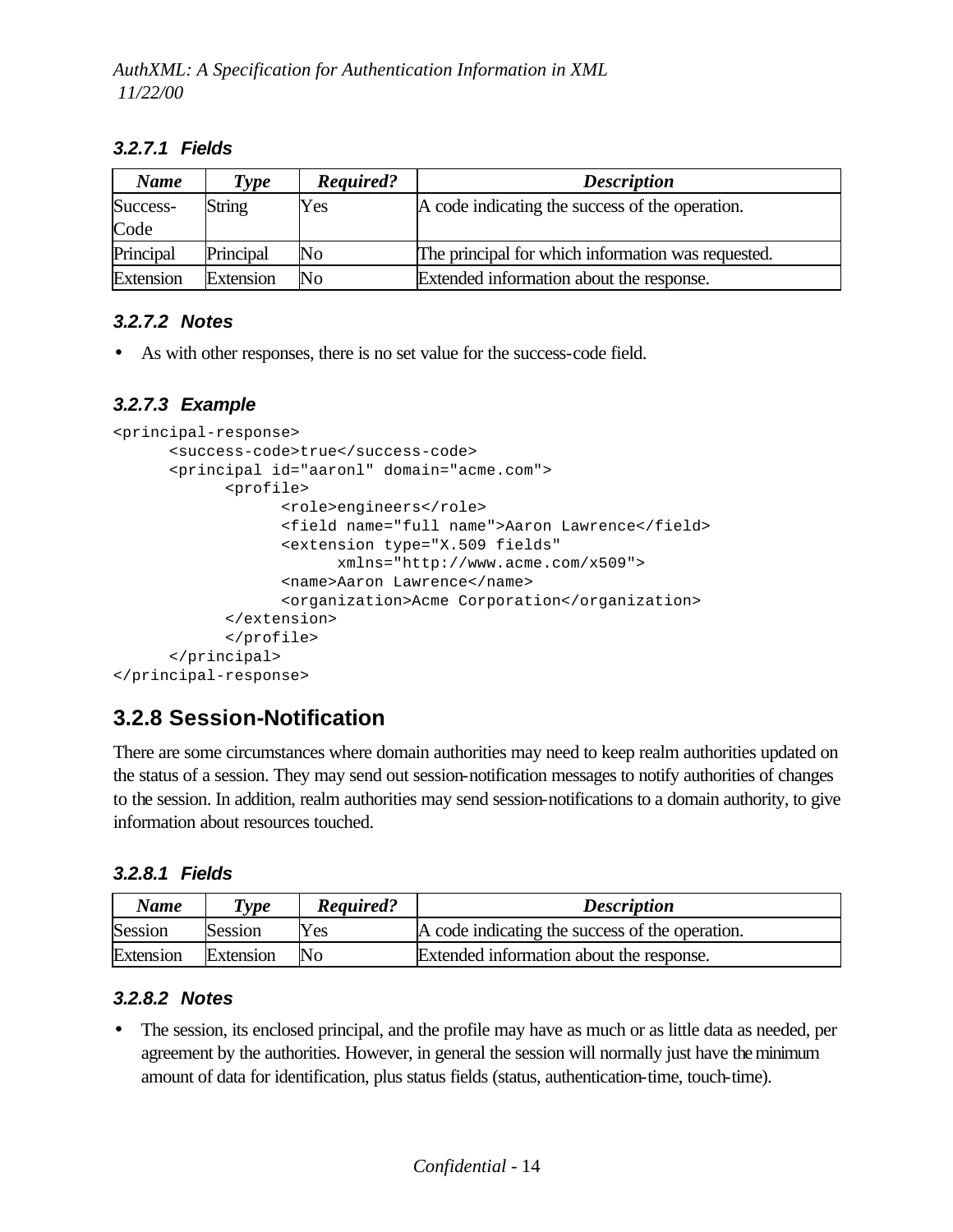### *3.2.8.3 Examples*

The following session-notification may be sent from a domain authority to indicate that the session has been terminated:

```
<session-notification>
      <session id="2000-14-11-564091">
            <principal id="aaronl" domain="acme.com" />
            <status>logout</status>
      </session>
</session-notification>
```
A session-notification sent from a realm authority to notify the domain authority of a recently visited resource might look like:

```
<session-notification>
      <session id="2000-14-11-564091">
            <principal id="aaronl" domain="acme.com" />
            <touch-time>
                  Mon, 14 Nov 2001 12:33:03 PST
            </touch-time>
            <touch-resource>
                  Widget.com calendar program
            </touch-resource>
   </session>
</session>
```
## **4 XML Namespace**

The XML Namespace for AuthXML messages is:

http://www.authxml.org/authxml/1.0/

# **5 Appendix A: XML Schema for AuthXML**

The following XML Schema defines the format for AuthXML.

```
<xsd:schema xmlns:xsd="http://www.w3.org/2000/08/XMLSchema">
```

```
 <xsd:complexType name="extension" mixed="true">
      <xsd:attribute name="type" type="xsd:string" use="required" />
</xsd:complexType>
  <xsd:complexType name="principal">
    <xsd:attribute name="id" type="xsd:string" use="required" />
    <xsd:attribute name="domain" type="xsd:string" use="required" />
    <xsd:sequence>
      <xsd:element name="profile" type="profile"
```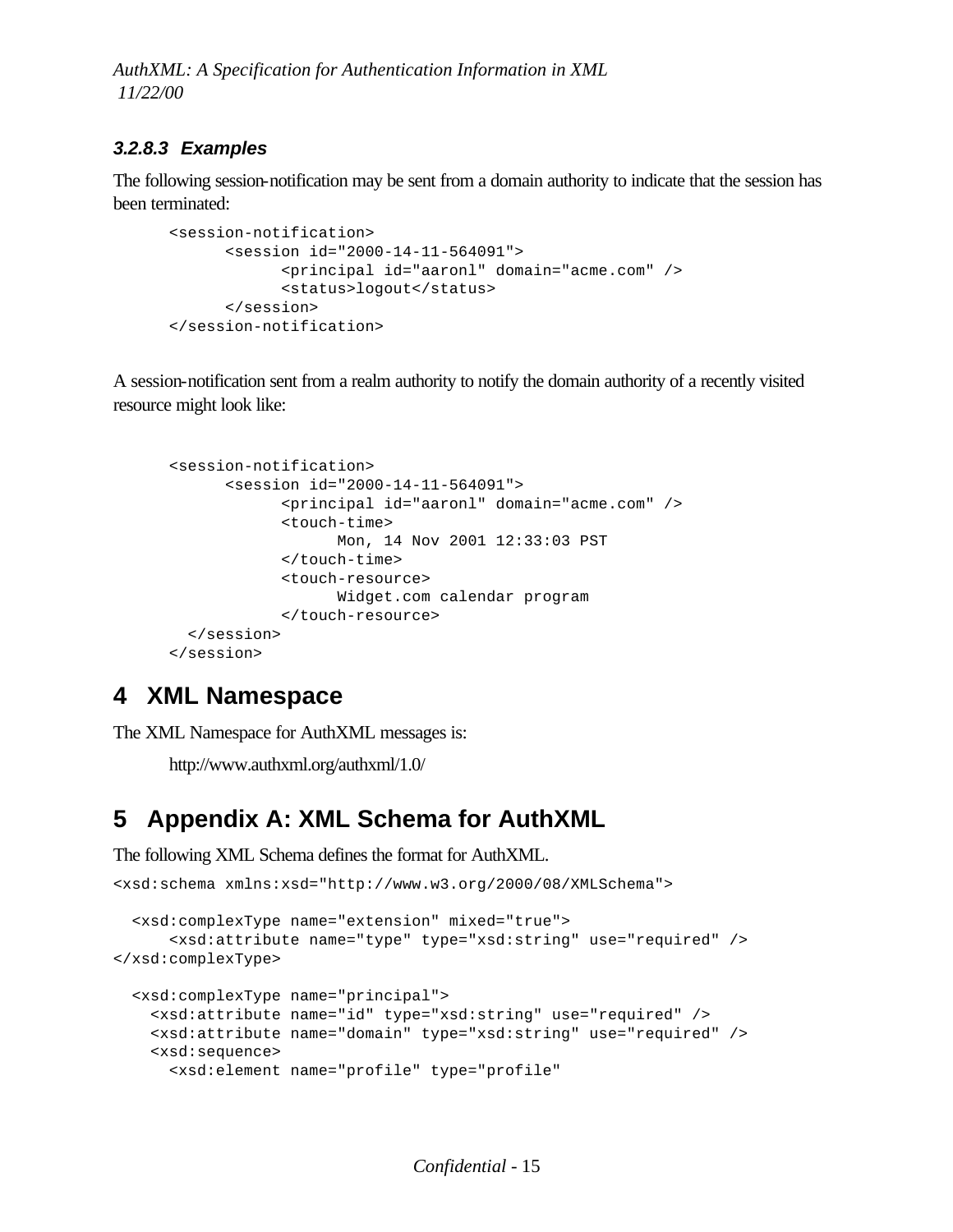```
minOccurs="0" maxOccurs="1" />
      <xsd:element name="extension" type="extension"
            minOccurs="0" maxOccurs="unbounded" />
     </xsd:sequence>
   </xsd:complexType>
   <xsd:complexType name="authentication">
     <xsd:sequence>
         <xsd:element name="type" type="xsd:string" minOccurs="1"
              maxOccurs="1" />
         <xsd:element name="time" type="xsd:timeInstant" minOccurs="1"
              maxOccurs="1" />
     </xsd:sequence>
   </xsd:complexType>
   <xsd:complexType name="session"> 
     <xsd:attribute name="id" type="xsd:string" use="required" />
     <xsd:sequence>
         <xsd:element name="principal" type="principal" minOccurs="1" 
maxOccurs="1" />
         <xsd:element name="status" type="xsd:string"
            minOccurs="0" maxOccurs="1" />
      <xsd:element name="authentication" type="authentication"
            minOccurs="0" maxOccurs="unbounded" />
      <xsd:element name="touch-time" type="xsd:timeInstant"
            minOccurs="0" maxOccurs="1" />
      <xsd:element name="touch-resource" type="xsd:string"
            minOccurs="0" maxOccurs="1" />
      <xsd:element name="extension" type="extension"
            minOccurs="0" maxOccurs="unbounded" />
     </xsd:sequence>
   </xsd:complexType>
   <xsd:complexType name="field">
      <xsd:simpleContent>
         <xsd:extension base="xsd:string">
           <xsd:attribute name="name" type="xsd:string" use="required" />
      </xsd:extension>
      </xsd:simpleContent>
   </xsd:complexType>
   <xsd:complexType name="profile">
     <xsd:sequence>
       <xsd:element name="role" type="xsd:string"
         minOccurs="0" maxOccurs="unbounded" />
       <xsd:element name="field" type="field"
         minOccurs="0" maxOccurs="unbounded" />
       <xsd:element name="extension" type="extension"
         minOccurs="0" maxOccurs="unbounded" />
     </xsd:sequence>
   </xsd:complexType>
```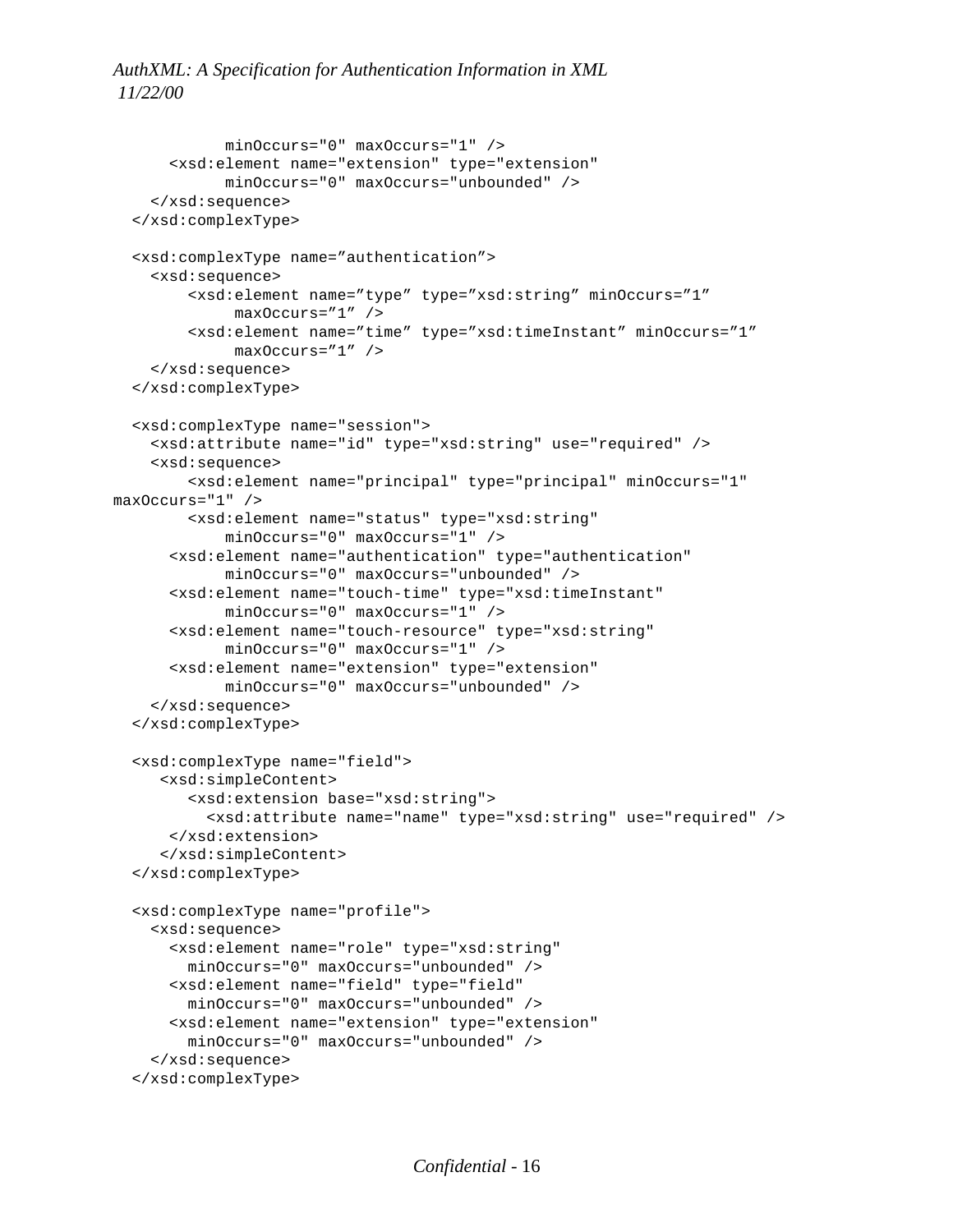```
 <xsd:element name="access-request">
   <xsd:sequence>
     <xsd:element name="session" type="session"
       minOccurs="1" maxOccurs="1" />
     <xsd:element name="realm" type="xsd:string"
       minOccurs="1" maxOccurs="1" />
     <xsd:element name="resource" type="xsd:string"
       minOccurs="0" maxOccurs="1" />
     <xsd:element name="mapped-principal" type="principal"
       minOccurs="0" maxOccurs="1" />
     <xsd:element name="extension" type="extension"
       minOccurs="0" maxOccurs="unbounded" />
   </xsd:sequence>
 </xsd:element>
 <xsd:element name="access-response">
   <xsd:sequence>
     <xsd:element name="success-code" type="xsd:string"
       minOccurs="1" maxOccurs="1" />
     <xsd:element name="access-token" type="xsd:string"
       minOccurs="0" maxOccurs="1" />
     <xsd:element name="extension" type="extension"
       minOccurs="0" maxOccurs="unbounded" />
   </xsd:sequence>
 </xsd:element>
 <xsd:element name="session-request">
   <xsd:sequence>
     <xsd:element name="session" type="session"
       minOccurs="1" maxOccurs="1" />
     <xsd:element name="extension" type="extension"
       minOccurs="0" maxOccurs="unbounded" />
   </xsd:sequence>
 </xsd:element>
 <xsd:element name="session-response">
   <xsd:sequence>
     <xsd:element name="success-code" type="xsd:string"
       minOccurs="1" maxOccurs="1" />
     <xsd:element name="session" type="session"
       minOccurs="0" maxOccurs="1" />
     <xsd:element name="extension" type="extension"
       minOccurs="0" maxOccurs="unbounded" />
   </xsd:sequence>
 </xsd:element>
 <xsd:element name="principal-request">
   <xsd:sequence>
     <xsd:element name="principal" type="principal"
       minOccurs="1" maxOccurs="1" />
```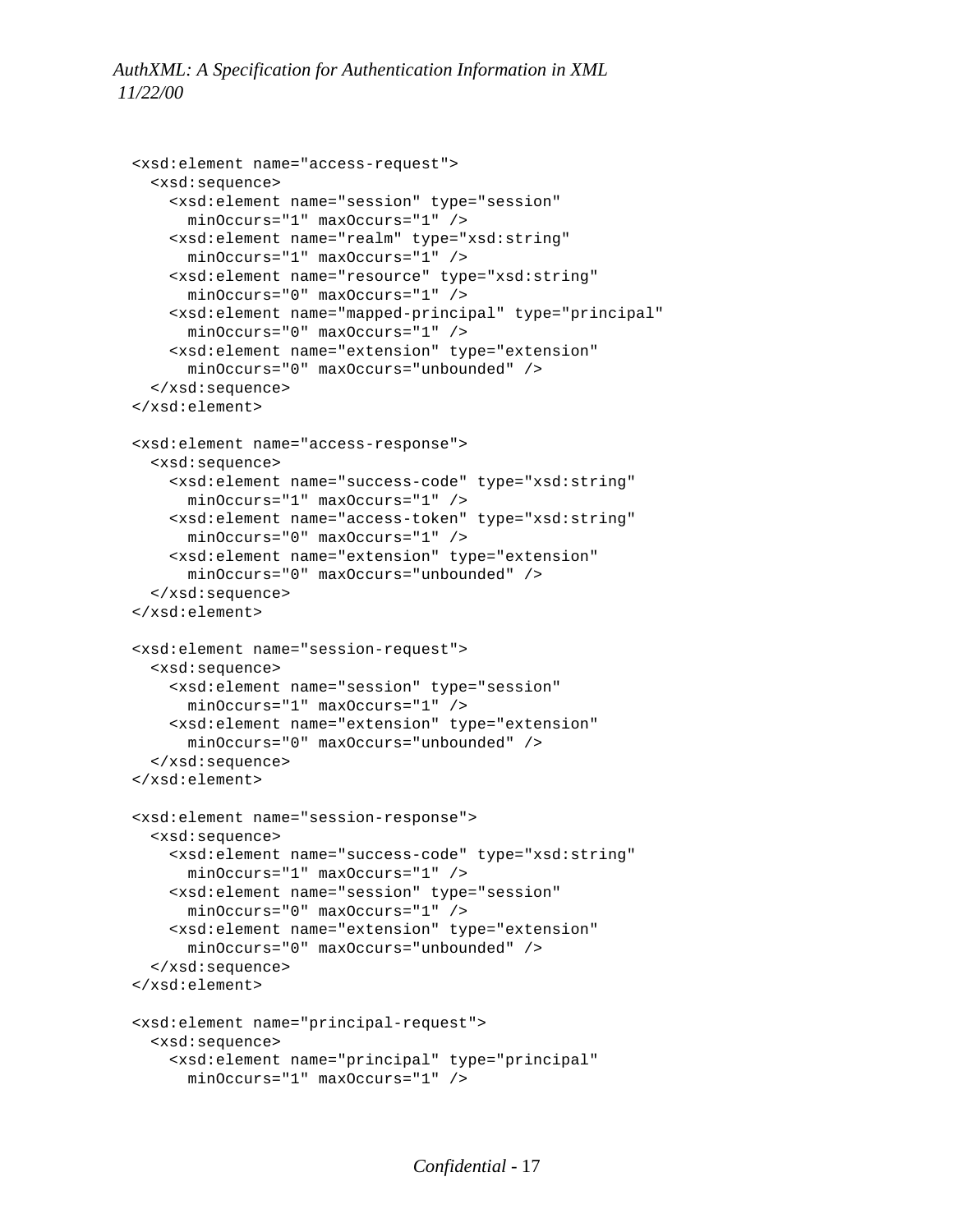*AuthXML: A Specification for Authentication Information in XML 11/22/00*

```
 <xsd:element name="extension" type="extension"
         minOccurs="0" maxOccurs="unbounded" />
    </xsd:sequence>
  </xsd:element>
  <xsd:element name="principal-response">
    <xsd:sequence>
      <xsd:element name="success-code" type="xsd:string"
         minOccurs="1" maxOccurs="1" />
      <xsd:element name="principal" type="principal"
        minOccurs="0" maxOccurs="1" />
       <xsd:element name="extension" type="extension"
         minOccurs="0" maxOccurs="unbounded" />
    </xsd:sequence>
  </xsd:element>
  <xsd:element name="session-notification">
    <xsd:sequence>
      <xsd:element name="session" type="session"
         minOccurs="1" maxOccurs="1" />
       <xsd:element name="extension" type="extension"
         minOccurs="0" maxOccurs="unbounded" />
    </xsd:sequence>
  </xsd:element>
</xsd:schema>
```
## **6 Appendix B: Authentication Conversation Examples**

The following examples provide some illustrative examples for a series of message exchanges between authorities.

### *6.1 Push Model*

In this model, the authority for a security domain sends an access request to the authority for a security realm directly. The domain authority will generally give sufficient information for the realm authority to make decisions about granting access, such as role membership.

```
<access-request>
      <realm>widget.com</realm>
      <resource>http://www.widget.com/private/</resource>
      <session id="2000-11-14-5409194">
            <principal id="aaronl" domain="acme.com">
                  <profile>
                        <role>users</role>
                        <role>engineers</role>
                  </profile>
            </principal>
      </session>
```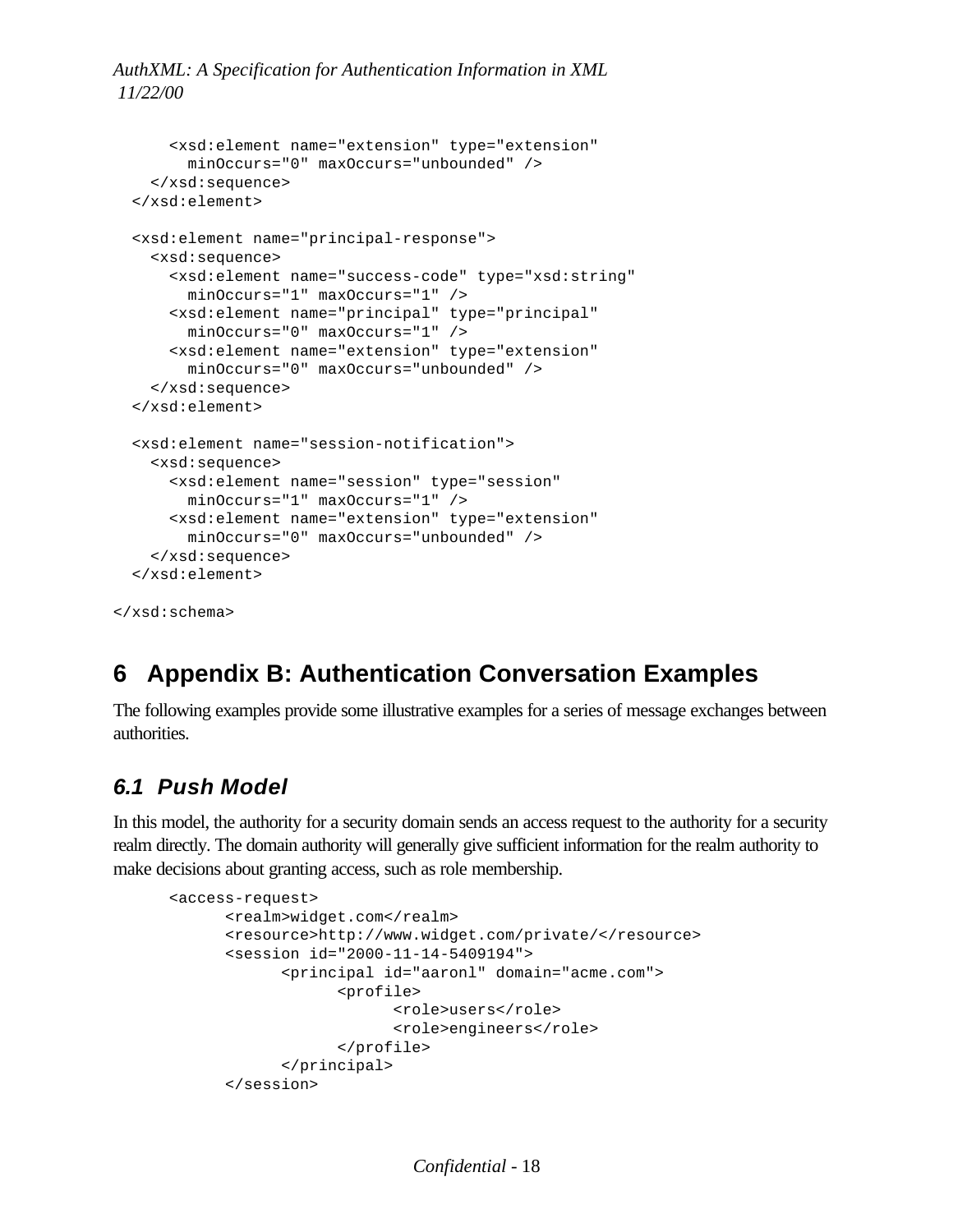```
</access-request>
```
The realm authority will determine if access is granted, and return an access-response. If so, it will provide an access token that the domain authority can pass to a user agent, such as a browser, to use for accessing the resource. For example, it may create a local session (with a local session ID), that would be a proxy for the remote session.

```
 <access-response>
          <success-code>true</success-code>
          <access-token>
                http://www.widget.com/private/?sid=102438
          </access-token>
 </access-response>
```
The domain authority would keep the realm authority updated to changes in the session status, such as logout:

```
<session-notification>
    <session id="2000-11-14-5409194">
           <principal id="aaronl" domain="acme.com" />
            <status>logout</status>
     </session>
</session-notification>
```
The realm authority can act on the session notification by cancelling the proxy session, or by some other action.

## *6.2 Pull Model*

In this model, the realm authority receives information about a session by some other means besides AuthXML. For example, it may receive HTTP parameters that define the session id, principal id, and domain. Alternately, it may receive method parameters from a remote object protocol. It would use these parameters to construct a session-request message to request information about the session and principal, and send the request to the domain authority:

```
<session-request>
      <session id="2000-14-11-2210418">
           <principal id="aaronl" domain="acme.com" />
      </session>
</session-request>
```
The domain authority would provide information about the session and principal in a session-response message. It should give sufficient information for the realm authority to make authorization decisions.

```
<session-response>
```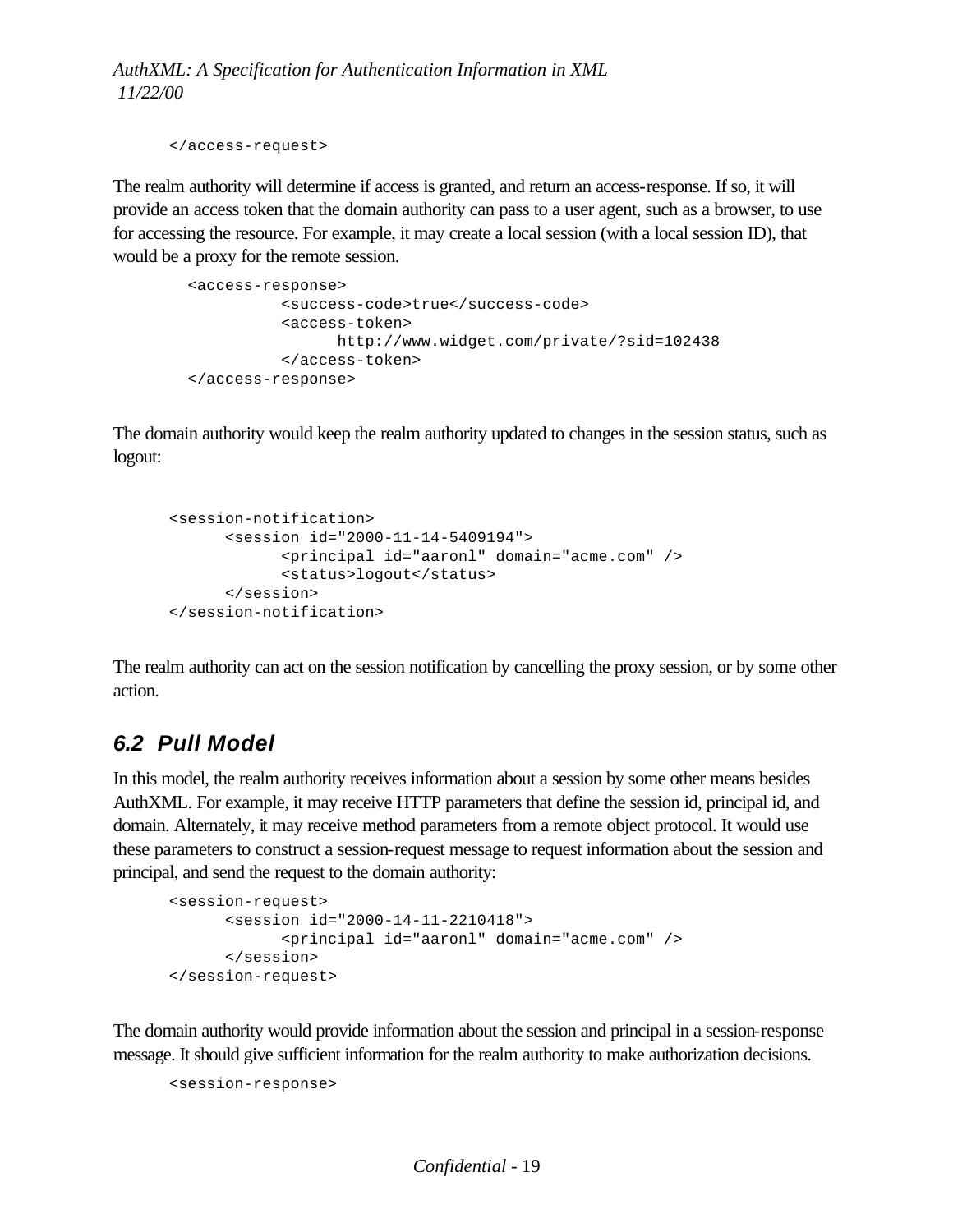```
<success-code>true</success-code>
      <session id="2000-14-11-0965431">
            <principal id="aaronl" domain="acme.com">
                  <profile>
                        <role>users</role>
                        <role>engineers</role>
                  </profile>
            <status>active</status>
            <authentication>
                  <type>password</type>
                  <time>2001-11-14T10:47:03.000-800</time>
             </authentication>
            <touch-time>
                  2001-11-14T12:33:00.000-800 
            </touch-time>
      </session>
</session-response>
```
The realm authority may make additional requests about the session or principal to aid in making access decisions, or to provide personalization or other customization for the principal.

## **7 Appendix C: Transport Recommendations**

This section suggests some possible implementations of an AuthXML session using various currentlyused Internet protocols.

## *7.1 Hypertext Transfer Protocol (HTTP)*

For an HTTP conversation, the sender of a request or notification submits an HTTP Request with method POST to the designated receiver of the message. The Content-type of the request is "text/xml," and the body of the request is the XML content of the AuthXML message. For example:

```
POST HTTP/1.1 http://www.widget.com/servlets/AuthXMLServlet
Content-Type: text/xml
Date: Mon, Nov 14 2000 12:35:22 PST -800
<!-- digital signature data -->
<access-request>
      <realm>widget.com</realm>
      <resource>http://www.widget.com/private/</resource>
      <session id="2000-11-14-5409194">
            <principal id="aaronl" domain="acme.com">
                  <profile>
                        <role>users</role>
                        <role>engineers</role>
                  </profile>
            </principal>
      </session>
```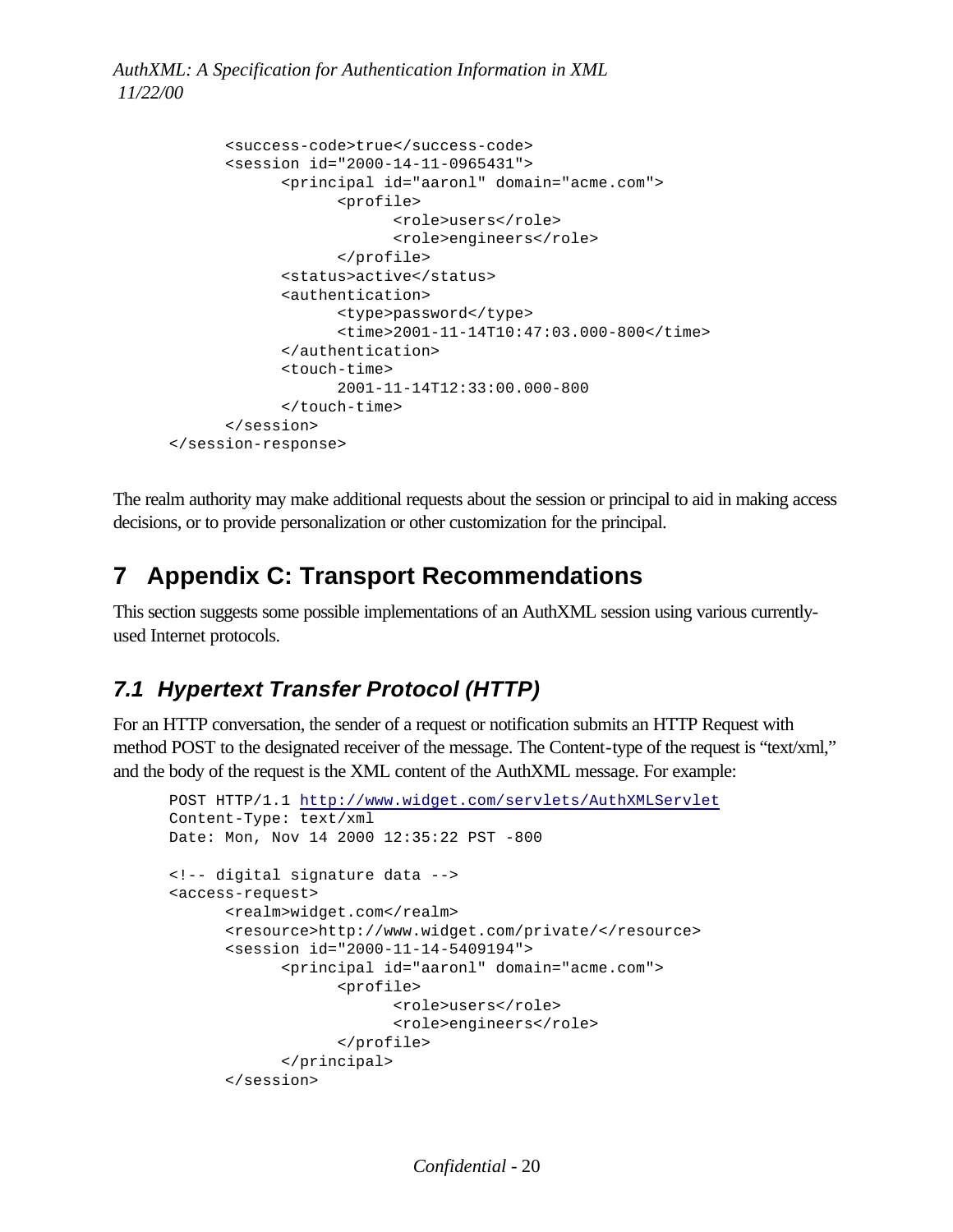```
</access-request>
<!-- digital signature data -->
```
Access-Request, Session-Request, Principal-Request and Session-Notification messages should be sent as HTTP Requests.

Response messages should be send as an HTTP Response to the HTTP Request containing the original -request message. They should have a text/xml content type, and should contain the AuthXML message as the body of the response. An example:

```
200 HTTP/1.1 OK
Content-Type: text/xml
Date: Mon, Nov 14 2000 12:38:44 PST -800
<!-- digital signature data -->
<principal-response>
      <success-code>true</success-code>
      <principal id="aaronl" domain="acme.com">
            <profile>
                  <role>engineers</role>
                  <field name="full name">Aaron Lawrence</field>
                  <extension type="X.509 fields"
                        xmlns="http://www.acme.com/x509">
                         <name>Aaron Lawrence</name>
                         <organization>Acme Corporation</organization>
                   </extension>
            </profile>
      </principal>
</principal-response>
<!-- digital signature data -->
```
HTTP Responses should be formed for Access-Response, Principal-Response, and Session-Response messages. Note that no standard response is necessary for a Session-Notification message, except the HTTP status code specifying that the message was received.

Due to the sensitive nature of AuthXML messages, it is suggested that secure HTTP channels, such as HTTPS, be used. However, the use of HTTPS does not supercede the requirement for all AuthXML messages to be signed using XML Signature.

## *7.2 Simple Object Access Protocol (SOAP)*

SOAP is itself a transport-independent protocol. AuthXML messages fit into the SOAP scheme as the body of simple message type. They should be enclosed in SOAP envelopes as with any SOAP message. Note that the digital signature should also be included in the SOAP message body.

AuthXML follows the SOAP request-response model for message interchange.